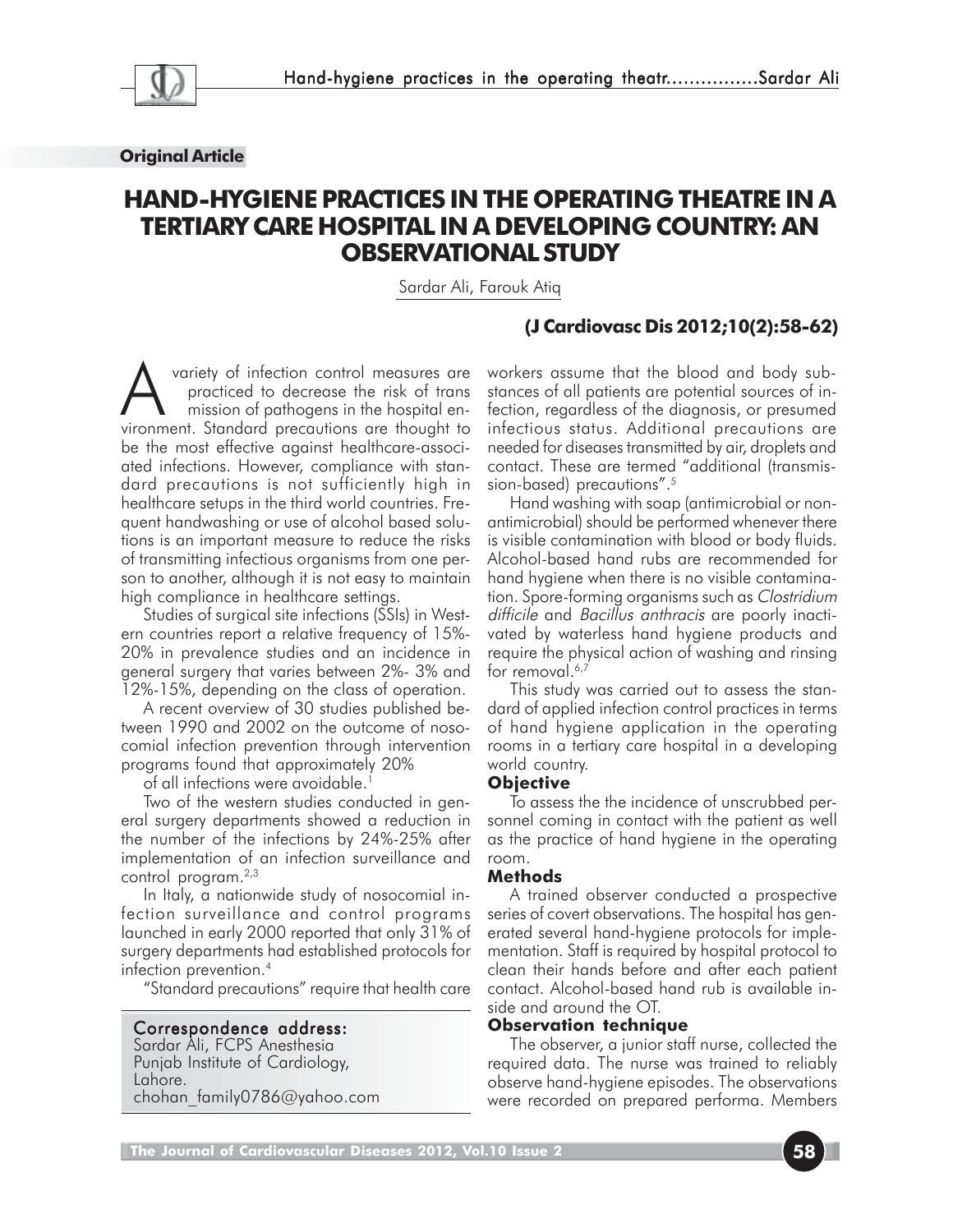

of staff were not informed about the nature of the study.

A 'hand-hygiene application' was defined as any usage of alcohol-based hand rub, irrespective of duration and amount of cleaning product used or taking off gloves after contact with a patient. A 'hand-hygiene opportunity' was defined as a situation requiring hand-hygiene application.

Staff under observation

OT staff were be categorized by profession as anaesthesia consultants, anaesthesia residents, anaesthesia assistants, surgeons, surgical residents, surgical nurses, circulating nurses, operation theatre assistants and medical students. Staff who performed a surgical scrub and donned sterile gown and gloves were excluded from observation. Surgeons were observed only before their surgical prep and after the surgical procedure was completed. The observational period for surgical nurses depended on their respective functions during the operation: scrub nurse (not observed while in sterile attire) or circulating nurse (non-sterile attire, continuously observed). Other staff members were observed continuously.

## **Observations**

1) Application of hand hygiene was recorded every time an individual performed this process.

2) We assessed the **frequency with which** the patient was touched by staff.

3) We monitored **'potential contamina***tion'* defined as touching objects in the room after having been in contact with the patient or the patient's bodily fluids, without subsequent application of hand hygiene. We did not differentiate between touching the patient with bare ungloved hands or with gloves if the gloves were not discarded after previous patient contact and hand hygiene was not applied. After patient contact, hands need to be cleaned to prevent microbial contamination of OT implements. Since microbial contamination can also result from contact with patient body fluids (e.g. blood or saliva on dressing material). The various items touched by the OR staff by way of potential contamination were also noted.

4 ) Total number of surgical procedures were observed, for 60 h. Patients undergoing a variety of procedures, including general surgery, otolaryngology, urology, gynaecology, obstetrics, and orthopedic surgery.

5) The average number of personnel

**present in the OT** at the same time were recorded.

## **Statistical analysis**

We performed descriptive statistics using Microsoft spread sheet. Data analysis results in counts of the number of operations, observation times, number of staff members, and number of gloves used. The performance of hand hygiene is expressed as percentage (hand-hygiene applications/hand-hygiene opportunities) or as hand-hygiene applications per hour, per staff member. The categories used for analysis were 'before patient contact' and 'potential contamination'.

**Results** 

A total of 40 surgical procedures were observed, totaling over 60 h of observations. Patients underwent a variety of procedures, including general surgery (12), otolaryngology (2),orthopedics (3) obstetrics (11)and gynaecology (7). The average number of personnel present in the OT at the same time was 8.025 (range: 5–12 people).

The team typically included two to three members of the anaesthesia team, four to five members of the surgical team, and one medical student. The number of people present in the operating room over 60.2 hours of observation were 321, a total of 238 applications of hand hygiene were observed during the entire study, an average of 0.12 hand-hygiene episodes per hour per individual were made. A total of 204 pairs of gloves were used. This constitutes 5.1(range 2-7) pair of gloves on average per operation, excluding sterile gloves donned by the operating team for the operation.

The anaesthesia team used 145 of the 204 pairs of gloves. These were worn mainly during induction of anaesthesia (intubation, patient positioning), when touching objects visibly contaminated with body fluids and during emergence from anaesthesia (i.e. extubation, transporting patient into bed. Surgeons used non-sterile gloves for palpation and when positioning the patient (11 pairs). Surgical nurses and operation theatre assistants used gloves mainly for handling objects contaminated with blood or secretions (e.g. gauzes, tubing, or tissue samples for pathology) and when cleaning up after the operation was completed (49 pairs).

Hand hygiene expressed as percentage (handhygiene applications/hand-hygiene opportunities) and an indicator of the standard of practices in the operating room was on an average at 37% (range 11-50%)

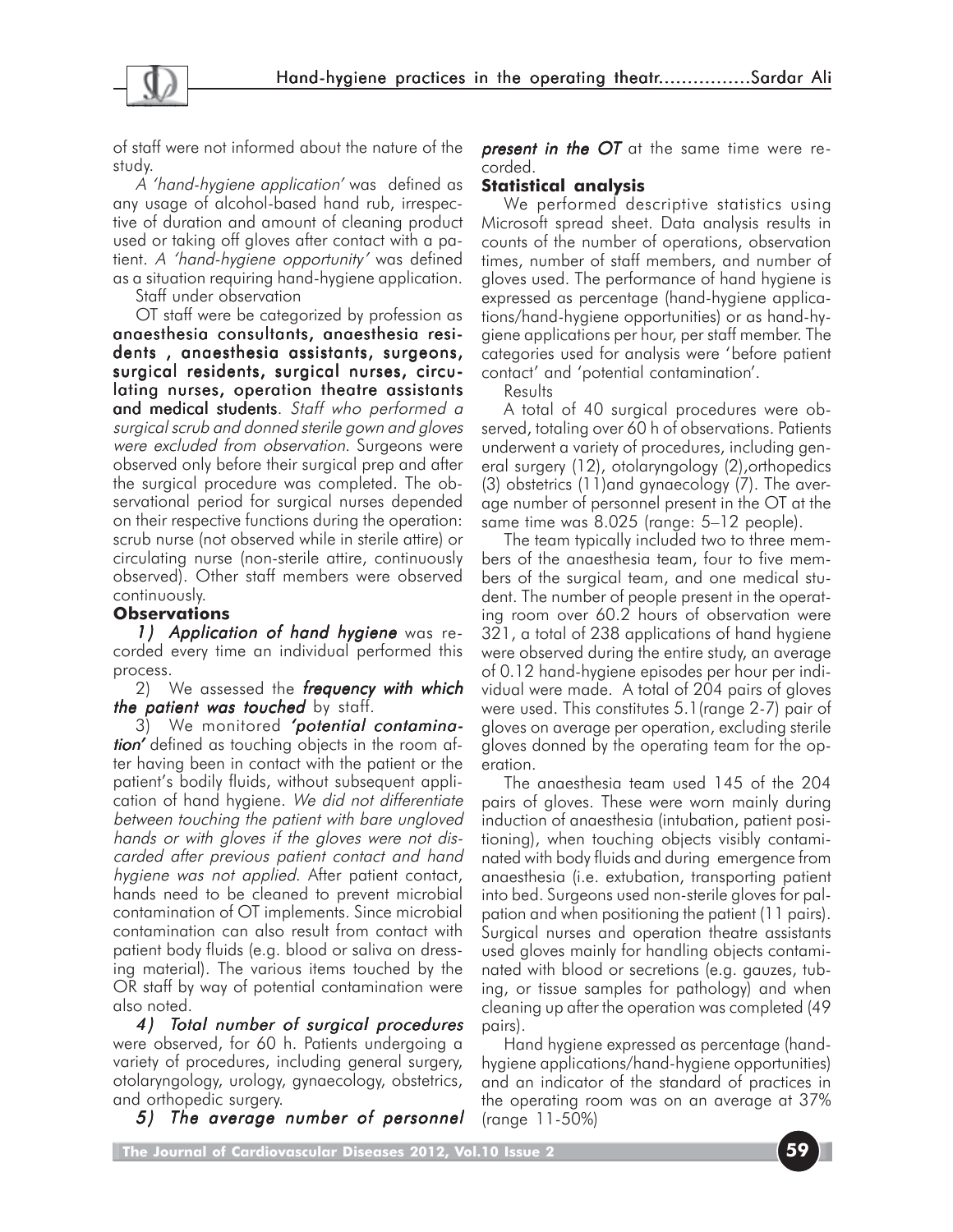

#### **Discussion**

Compared to our study where the hand hygiene application per staff was 0.12, Kradiet et al came up with a figure of 0.14 hand-hygiene applications per hour per staff member. 8

We looked for hand hygiene application after contact with a patient and this amounted to 37% on the average. We did not count hand hygiene application at entering the operating room because of widely spaced locations of alcohol hand cleaning solution dispensers. In the study by Kradiet, upon entering or leaving the OT, hand hygiene was performed in 2% (7/363) and 8% (28/333) of opportunities respectively. A total of 69 applications of hand hygiene were observed during the entire study. Compliance to gloving guidelines varied from 0% to 87%.

The largest number of contacts with non-sterile parts of the patient were made by the anesthesia team in our study which amounted to 72% of all such contacts. This points to the importance of hand hygiene and other infection control practices amomgst the anesthesia personnel. A similar percentage was observed in another study. 8

We noted a use of an average of 5 gloves per procedure (range 2-7) by the teams. Smallest number of gloves being used by the surgical consultants (6 gloves), largest number being used by the anesthesia residents (73) which probably reflects the greater number of contacts, handling of airway and contact with secretions as well as greater awareness in anaesthetists , The ratio of potential contamination to patient contacts was 0.97 (range 0.6-1.44) reflecting the potential of the team to contaminate the OR environment. Compared to the study above in which a total of six to seven pairs of non-sterile gloves were used by the team per surgical procedure. Roughly three of four members of the surgical team touched the patient and OT implements repeatedly without intermittent application of hand hygiene. Almost invariably, members of the anaesthesia team came in contact with the patient or the patient's body fluids and objects in the OT without hand-hygiene application. Nine of ten OT staff wore non-sterile gloves when intubating the trachea or inserting a nasogastric tube. However, during insertion of peripheral venous catheters, less than one in four anaesthesia team members used gloves. 8

We measured an average of 0.12 hand-hygiene applications per hour per staff member, which is similar but less frequent than most other studies where it ranged from 0.14–0.38 handhygiene applications per hour per staff member that were measured. <sup>9</sup>

The practice of hand hygiene application can be increased by use of newer devices.Use of the Sprixx GJ device (Harbor Medical Inc., Santa Barbara, CA) increased hourly hand decontamination events by 27-fold as compared with baseline rates (P < 0.002; 95% confidence interval, 3.3-  $13.4$ ).  $9$ 

Compliance of gloving guidelines is also reportedly low, with compliance rates never exceeding 50%. 10,11

Studies mention a list of the different items or surfaces being contaminated especially by the anesthesia team which include the anesthesia machine surface, Oxygen flow control, Nitrous flow control, Halothane/isoflurane vaporizer, Laryngoscope handle, Anesthesia machine drawer handle, Monitor controls, Electrocardiogram cable, SaO, probe, Pop-off control, Anesthesia machine ventilator controls and Stethoscopes. Incidence of surface occult blood contamination of these sites was seen in 31.2%- 42.2% of times. 12 In our observation the items included the above as well as operating tables, drug trolleys, drip stands, infusion bags, pressure bags, drip sets, syringes, oxygen masks, face masks, their own face etc, OR kits, disposable caps, glasses, ball pens, books, cell phones, OR doors, door handles and OR walls. Most of these have been mentioned in different studies. Nearly all of an anesthesiologist's exposure to blood and saliva is preventable by proper mucocutaneous barrier protection. <sup>13</sup>

The largest contribution by the way of potential contamination was by the anesthesia team which were responsible for 63% of the total according to our observations. However the ratio for potential contamination to the opportunity for hand hygiene was the highest in the OT assistants (1.44) and the lowest in anesthesia consultants (0.6). Resident anesthesiologists were found to be more compliant with gloving policy than their attendings (61.8% vs. 33.7%, p < 0.0001). However, the lower compliance among the attendings was entirely attributable to the most senior staff members (over age 55 years) whose compliance rate was 11.5% versus 55.6% for attending staff below age 55 years ( $p < 0.0001$ ). Departmental compliance as a whole was 49.6%. Compliance in pediatric cases averaged 10% and was equally poor among all department staff. 14 We did not note our observations with reference to age of the staff.

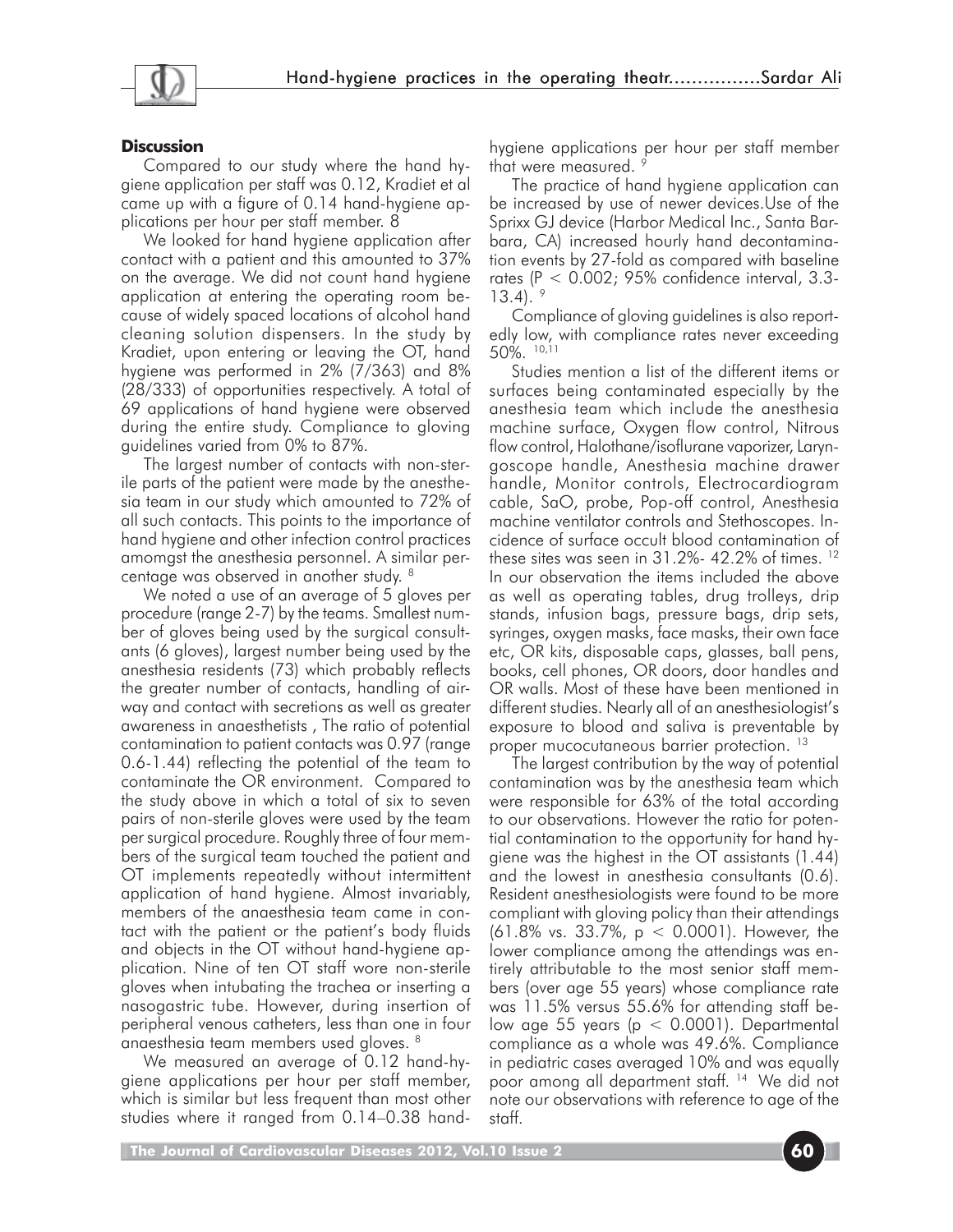

#### **Table-1: The average number of events occurring during the stay of a patient in the operating room for a surgical procedure**

|                             | Oppurtunity<br>for hand<br>hygiene<br>application per<br>procedure | HH<br>application | potential<br>contamination | Average #<br>gloves<br>used |
|-----------------------------|--------------------------------------------------------------------|-------------------|----------------------------|-----------------------------|
| <b>Anesthesthetist</b>      | 1.925                                                              | 0.925             | 1.15                       | 0.825                       |
| Anesthesthesia<br>resident  | 6.475                                                              | 2.1               | 5.575                      | 1.825                       |
| Anesthesthesia<br>assistant | 3.65                                                               | 1.125             | 3.575                      | 0.975                       |
| Surgeon                     | 0.525                                                              | 0.2               | 0.5                        | 0.15                        |
| <b>Surgery</b><br>resident  | 0.625                                                              | 0.275             | 0.525                      | 0.125                       |
| <b>Scrub Nurse</b>          | 1.6                                                                | 0.8               | 1.225                      | 0.675                       |
| Circulating<br>nurse        | 0.75                                                               | 0.325             | $\mathbf{1}$               | 0.275                       |
| <b>ODA</b>                  | 1.875                                                              | 0.2               | 2.7                        | 0.1                         |
| <b>Medical student</b>      | $\Omega$                                                           | 0                 | $\Omega$                   | 0                           |

Av # of gloves used/case  $= 8.025$  (Range 5-12) Total observation time= 60.2 hours

**Table-2: he events and their ratios reflecting the standard of hand hygiene practice occurring during the stay of a patient in the operating room for a surgical procedure**

It is a part of our quality assurance program to upgrade the infection control awareness in the OR envirement and then would be in a position to compare this baseline data. The intervention programme in one study influenced positively the attitude of junior anaesthetists and nurses regarding the proper use of protective tools, anaesthetic equipments and hand hygiene. Senior anaesthestists' compliance with hand hygiene, frequency use of gloves and anaesthetic filter did not change after intervention. But their attitude towards handling of laryngoscope, anaesthetic face mask and catheter for suction improved after intervention. The adherence of housekeepers to hand hygiene, frequency of gloves use and anaesthetic equipments' disinfection improved significantly after intervention. Ninety-two (63%) swabs were positive for bacteria at T0 before intervention. They reduced to 9 (6.3%) positive swabs after intervention. The number of positive swabs at T1 was 121 (82.9%) before intervention, reduced to 68 (47.2%) after intervention. One hundred and eight (74%) swabs from hands of anaesthetists were positive for bacteria before intervention. They lowered significantly to 55 (38.2%) after intervention. Bacterial cross infection between anaesthetic machine and anaesthetists' hands existed pre and post intervention.<sup>15</sup>

In a study by Kushimo et al, which considers the infection control practices in the OR environment with a background of HIV positive patients coming for surgery. One hundred (66.7%) out of 150 questionnaires distributed amongst members of the Nigerian Society of Anaesthetists were completed and returned. Fifty-five per cent (55%) of the respondents confirmed their willingness to be screened but only 45% had had a personal HIV screening test. Even though 23% of all the respondents will transfuse unscreened blood in an emergency, only 1(8.3%) of the consultants will do so. This trend was also reflected in gloving behaviour as 11(91.6%) of consultants will routinely wear gloves whilst only 12(70.5%) of the senior house officers will routinely glove for venepuncture despite the availability of gloves. Other precautionary facilities such as goggles, sharp disposal bins, routine screening of all surgical patients were more available in private than in government hospitals.<sup>16</sup>

Questionnaires were distributed to all 213 consultant anaesthetists in the North-West region of the UK with a response rate of 68%. These questionnaires were designed to assess the hygienic precautions taken to reduce the potential for transmission of infectious agents to and from the patients under their care. Face masks and gloves were always used by 35.2% and 14.5%, respectively, while only 36.4% washed their hands between cases. Most respondents have changed their practice since the recognition of HIV transmission (74.8%) and hepatitis B and C (69.8%).